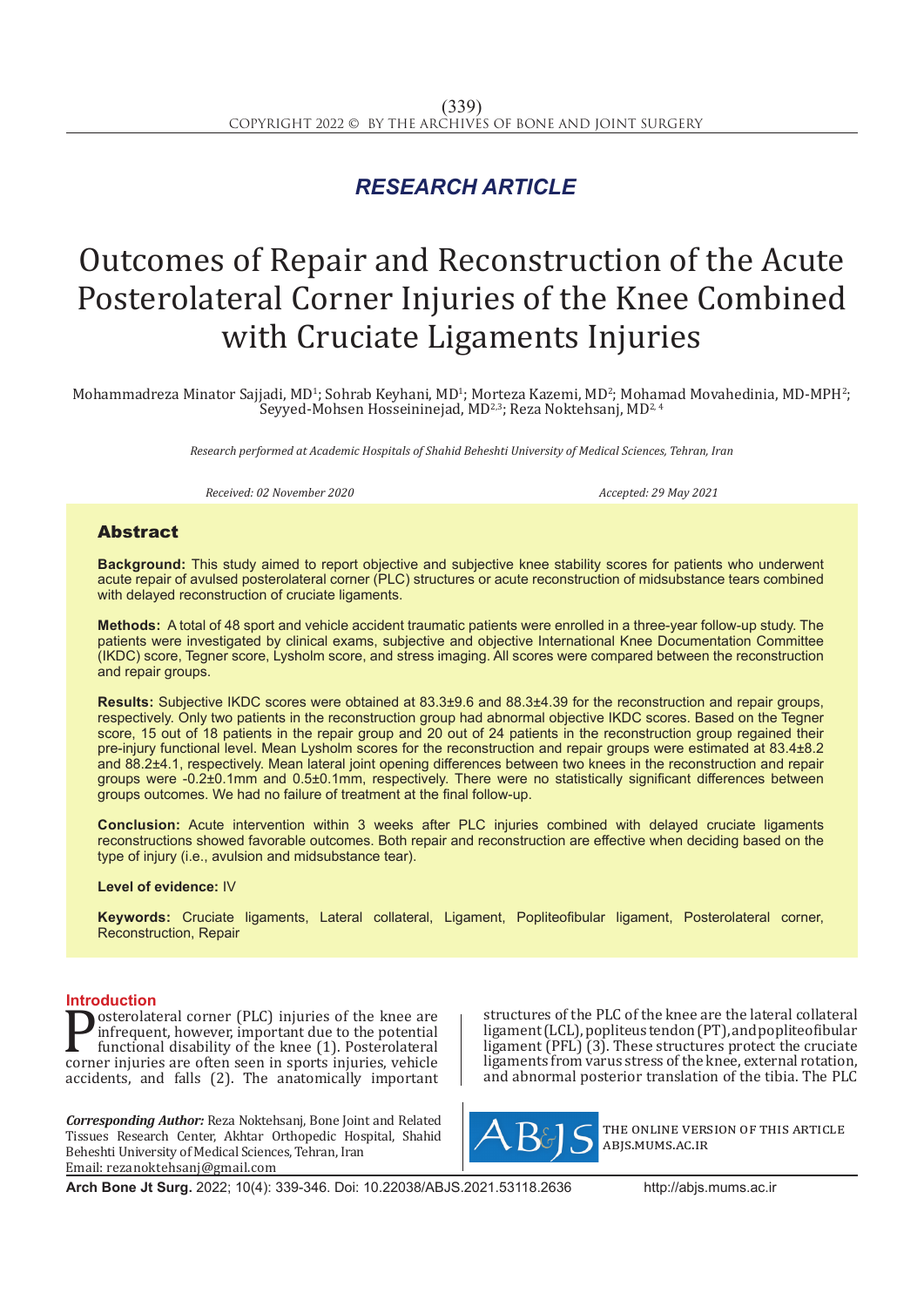isolated injuries rarely occur; nevertheless, they are often associated with concurrent injury of the anterior and/or posterior cruciate ligament (4, 5).

The diagnosis and treatment of acute PLC injuries are important, especially in multiligament knee injuries. Untreated PLC injuries are associated with the failure of the reconstructed cruciate ligament (6, 7). The management of the PLC injury is challenging due to the confounding multiligamentous anatomy of the PLC structures. There are controversial reports regarding the optimal timing of surgery and decision-making between repair or reconstruction as a successful surgical treatment with low rates of failure.

This three-year follow-up study aimed to report clinical and radiological outcomes of repair and reconstruction for acute PLC injuries, treated within 3 weeks of injury, combined with delayed ACL and/or PCL reconstruction.

#### **Materials and Methods**

#### *Setting and population*

The current study prospectively investigated 48 patients with knee functional instability or pain due to acute PLC injury within April 2014-September 2019, who underwent PLC repair or reconstruction. The study was approved by the local ethics board of Shahid Beheshti Universityof Medical Sciences, and written informed consent was obtained from all participants. The acute injury was defined as the injury cured within 3 weeks of trauma. Patients who refused to participate in follow-ups and those who had any contraindication for surgery, such as infection or comorbidities, were excluded from the study. Moreover, the patients who underwent concomitant repair and reconstruction were excluded to make a better comparison. Diagnosis of PLC and combined cruciate ligament injuries were preoperatively determined according to the physical examination and imaging modalities, including stress radiographs, and confirmed by magnetic resonance imaging (MRI). The knee stability was examined by the dial test, external rotation recurvatum test, and posterolateral drawer test. To quantitate and rate the knee instability, stress radiography at 20 degrees was obtained preoperatively for varus gapping at the final follow-up visit. Plain anteroposterior and lateral X-rays were also taken to exclude other fractures around the knee. Finally, T2-weighted MRI was obtained to discriminate acute from chronic PLC injuries. The functional outcomes were assessed using the International Knee Documentation Committee (IKDC), Lysholm, and Tegner scores. All patients completed the Tegner preinjury score questionnaire at the baseline and postoperatively at the final follow-up visit. Other scores were only completed postoperatively.

#### *Surgical treatment Decision making*

The final surgical plan (repair versus reconstruction) was made based on the MRI findings and the soft tissue evaluation on direct view in the operation room where we examined the affected knee under anesthesia. Posterolateral corner peel-off or bony avulsion injuries affecting the insertion of PLC structures, including FCL, PT,

REPAIR/RECONSTRUCTION OF PLC AND CRUCIATE LIGAMENTS INJURIES

and/or PFL, was selected for repair (22 patients), while midsubstance tears were candidates for reconstruction (26 patients). Arthroscopic reconstruction of ACL and/or PCL were performed 2-3 months after the open surgical repair or reconstruction for PLC injuries when pain and swelling were relieved and patients had a full passive range of motion of the knee.

#### *Posterolateral corner repair*

The direct lateral incision from the fibular head to the lateral epicondyle was extended 3-5 cm distally and 1 cm proximally. Peroneal nerve was explored from the posterior of the biceps femoris tendon proximally to the fibular neck distally. With the knee in flexion, we longitudinally split the iliotibial band, and then, exposed LCL. Popliteus tendon attachment in the popliteus sulcus was exposed in the lateral condyle area. Lateral collateral ligament avulsion from lateral epicondyle and avulsion from the fibular head, which is named arcuate sign, could be a candidate for PLC repair. In such cases, the fracture site was precisely irrigated, incarcerated soft tissues were debrided, and subsequently, LCL was fixed to the lateral epicondyle by anchor suture and distally to the fibular head by screw or anchor suture with a 20-degree flexion and a slight valgus of the knee. In popliteus peeled-off cases, anterior to the LCL insertion, and deep to the anterior onefifth of the popliteus sulcus, we fixed the popliteus tendon by anchor suture with the knee kept in 60 degrees flexion and adequate tension. If needed, posterolateral capsule and lateral meniscus peripheral tears were sutured before LCL and popliteus repair [Figure 1].



**Figure 1. A) Longitudinal lateral approach and the exploration of the peroneal nerve; B) Gerdy tubercle avulsion; C) Detachment of popliteus tendon and its retraction within the popliteus sulcus; D) Application of anchor suture in the anterior of popliteus sulcus to fix the femoral insertion of the popliteus tendon.**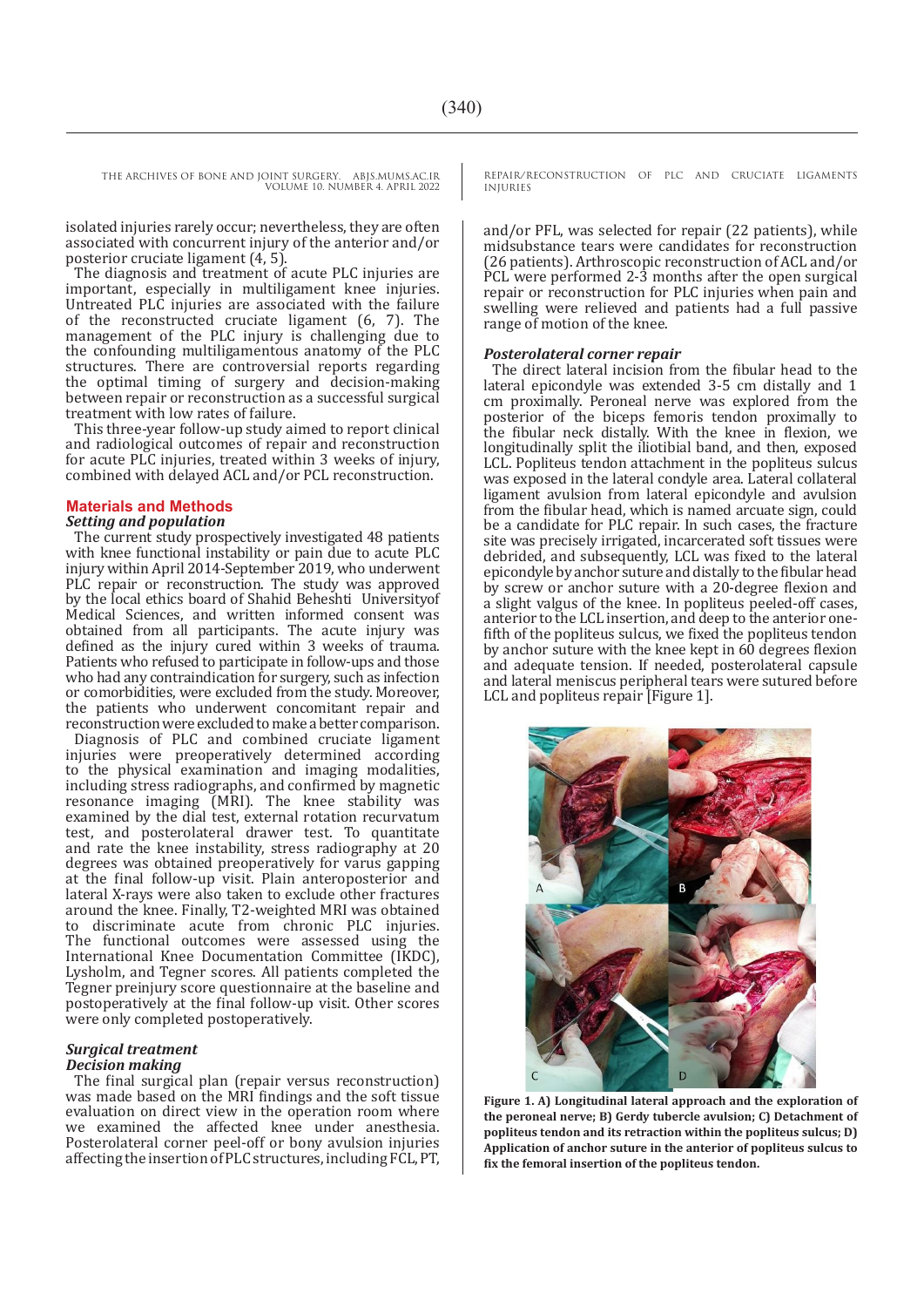#### *Posterolateral corner reconstruction*

We made two small incisions, including a 3-5 cm incision on lateral epicondyle to provide access to the LCL insertion and popliteus tendon attachment and a second 3-5 cm vertical incision that was made on the fibular head extending distally to make exposure for fibular head and explore the peroneal nerve with precise care to avoid hurting the lateral meniscus or its attachments. Popliteus tendon midsubstance injury could be found in the popliteus sulcus through the incision on the lateral epicondyle.

The next step was the creation of sockets or tunnels in the femur and fibula as the graft fixation points. These tunnels were situated based on palpable bony landmarks and were confirmed by fluoroscopy. The first tunnel was made at the native popliteus tendon insertion site, at the anterior one-fifth of the popliteal sulcus on the lateral side of the lateral femoral condyle. The tunnel exited from the medial aspect of the distal femur proximally and anteriorly to the adductor tubercle.

Afterward, we made the second tunnel at the LCL proximal insertion site. This location was approximately 3.1 mm posterior and 1.4 mm proximal to the femoral lateral epicondyle and approximately 18.5 mm from the center of the popliteus tendon insertion site. A Beath pin was drilled into the femur at this location in a direction parallel to the previously drilled popliteal socket. The location of the Beath pin was checked under fluoroscopy

REPAIR/RECONSTRUCTION OF PLC AND CRUCIATE LIGAMENTS INJURIES

and, as importantly, was assessed clinically for isometry. Two grafts of 25-30 mm length were put into the femoral LCL and femoral popliteus sockets and fixed by two interference screws.

The third bone tunnel was formed in the fibula. A pin was drilled from the anterolateral part of the fibular head, which was the insertion site of the LCL, directing proximally and medially, toward a tubercle located posteromedial to the fibular head. The placement was confirmed with fluoroscopy, and then, a 7-mm tunnel was reamed over the K-wire with the protection of the peroneal nerve at all stages.

The last bone tunnel was made in an anteroposterior direction within a flat spot between Gerdy's tubercle and fibular head. As the end of the tunnel was 1-cm under the posterior tibia plateau just medial to the proximal tibiofibular joint, fingertip touching of pin tip helped us to protect essential structures of this area. Both LCL and popliteus grafts were passed under the iliotibial band; LCL graft superficial to the popliteus graft passing through the fibular tunnel was fixed anteroposteriorly to the fibular head tunnel by another interference screw in the knee with 20 degrees flexion and mild valgus force. The ends of both LCL and popliteus grafts were passed posteroanteriorly through the proximal tibia tunnel, fixed by an interference screw to the anterior entry of the tunnel with the knee in 60 degrees flexion and adequate tension [Figure 2].



**Figure 2. A) Two 3-cm incisions on fibula head (longitudinal) and femur lateral epicondyle (horizontal); B) Exploring peroneal nerve by a longitudinal distal incision and showing tunnels for LCL graft (posterior) and popliteus graft (anterior) in a horizontal incision; C) Using a guide to locate the route of the tunnels in fibula for LCL graft; D) Inserting the guide to locate the final tunnel in the anteroposterior direction and putting the fingertip back to the posterior os of the tunnel to protect the posterior components; E) Final stage of reconstruction by popliteus and popliteofibular graft passage from posterior to the anterior within the transverse tunnel in the proximal tibia and interference screw fixation in the anterior end of the tunnel.**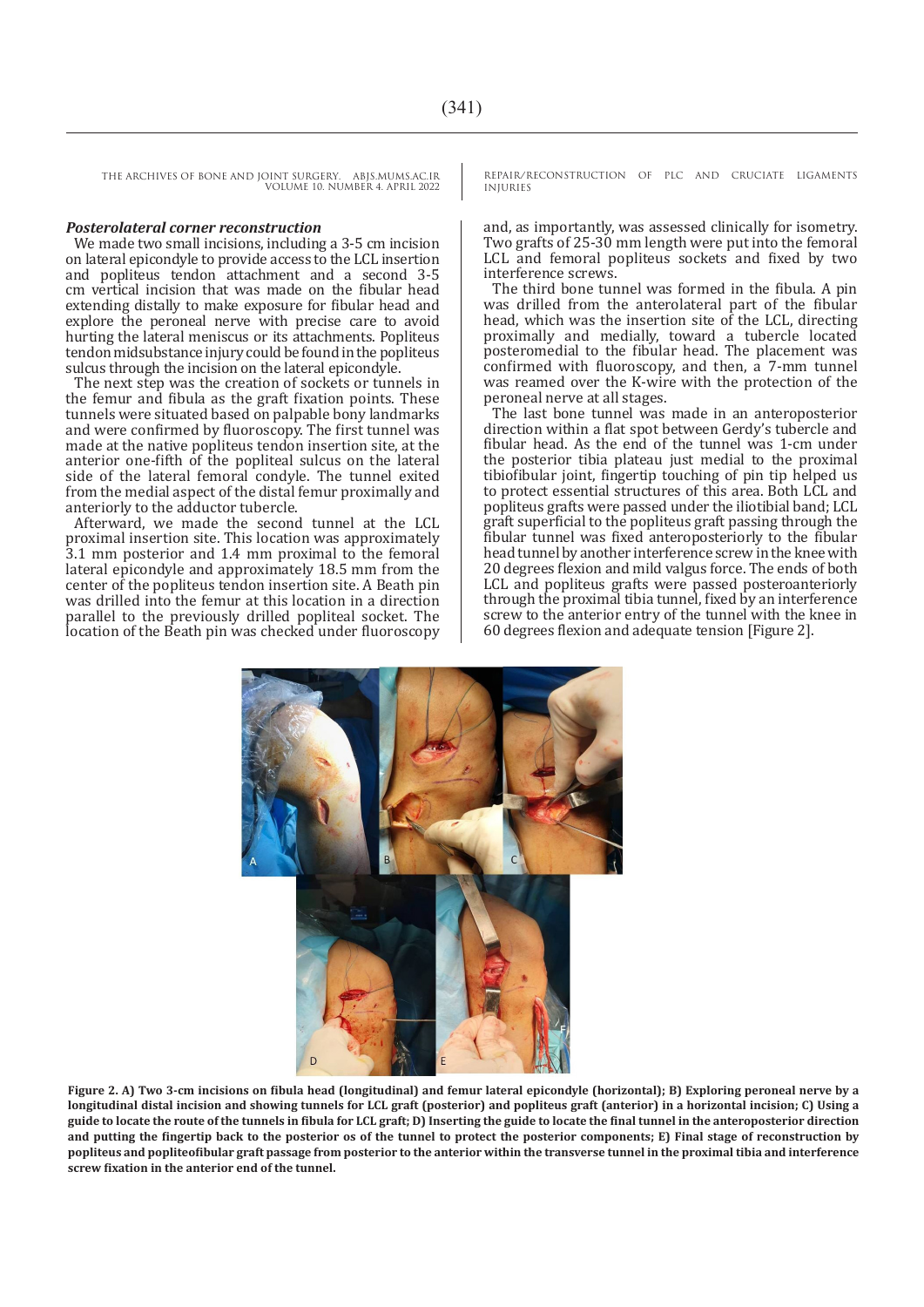#### *Rehabilitation protocol*

The patients were ordered a 6-week non-weight bearing period without knee immobilization. Rehabilitation began immediately postoperatively with a focus on the restoration of quadriceps strength and function, tibiofemoral and patellofemoral range of motion, and improvement of edema and pain. Passive range of motion to 90 degrees was asked for the first 2 weeks, followed by the complete range of motion as tolerated. At week 6, patients were allowed to start spiraling on an immobile bicycle and to get off their crutches. As full-weight bearing began, the patients started closed chain strength exercises. Partiallyisolated hamstring strengthening was permitted at least 4 months postoperatively, and running workouts were permitted approximately 6 months postoperatively. Return to sports activities was allowed when the normal strength, stability, and range of motion of the knee had been gained, typically between 6 and 9 months, according to the concomitant cruciate injuries.

#### *Statistical analysis*

All statistical analyses were performed in SPSS software version 16 and presented in the form of mean, standard deviation, and median. Mann-Whitney U test was used to analyze quantitative variables (i.e., age, subjective IKDC score, lateral joint opening difference, and Lysholm score). Additionally, Chi-square and Fisher's Exact tests were performed for assessing differences in categorical variables between the two groups. A *P-value* of less than 0.05 was considered significant.

REPAIR/RECONSTRUCTION OF PLC AND CRUCIATE LIGAMENTS INJURIES

#### **Results**

A total of 48 acute PLC injuries due to sports trauma (n=21 cases) and vehicle accidents (n=27 cases) were enrolled for PLC repair/reconstruction within April 2014-September 2019. Among the patients, four and two cases respectively in the repair and reconstruction groups refused to be visited post-operatively, and therefore, were excluded. All patients who refused to complete the study were injured in vehicle accidents. The final distribution of patients among the two groups was 18 cases of repair and 24 cases of reconstruction for PLC injuries. More than half of the patients were male, and the mean age of the patients was obtained at 31.4 years, ranging from 18 to 56 years. Totally, 10 right and 12 left knees underwent reconstruction surgery, while 9 right and 7 left knees were repaired. Other patients underwent bilateral surgery. The mean interval between the injury and surgery was 16 days (at the range of 12- 22 days). The mean final follow-up visit was 3 years after surgery ranging from 23 to 50 months. All patients had concomitant cruciate ligaments injury, including 12 ACL tears, 11 PCL tears, and 19 both ACL and PCL tears. Regarding these baseline characteristics, there was no significant difference between the two groups, as shown in [Table 1].

All subjective and objective scores improved significantly in both the repair and reconstruction groups at the time of the final follow-up (*P<0.001*). Like subjective IKDC, the Lysholm score improvement was higher in the repair group; nevertheless, it was not significantly different from that in the reconstruction group. On the other hand, the lateral joint opening improved more in the reconstruction

| Table 1. Baseline characteristics of the patients in the reconstruction and repair groups |                                                 |                                           |         |  |  |
|-------------------------------------------------------------------------------------------|-------------------------------------------------|-------------------------------------------|---------|--|--|
|                                                                                           | Reconstruction (n=24)<br>Mean $\pm$ SD or n (%) | Repair $(n=18)$<br>Mean $\pm$ SD or n (%) | P-value |  |  |
| Gender                                                                                    |                                                 |                                           |         |  |  |
| Male                                                                                      | 14 (58.3%)                                      | $11(61.1\%)$                              | 0.82    |  |  |
| Female                                                                                    | 10 (41.7%)                                      | $7(38.9\%)$                               |         |  |  |
| Age (years)                                                                               | $68.7 \pm 4.3$                                  | $69.1 \pm 5.4$                            | 0.74    |  |  |
| Side of injury                                                                            |                                                 |                                           |         |  |  |
| Right                                                                                     | 10 (41.7%)                                      | $9(50\%)$                                 |         |  |  |
| Left                                                                                      | 12 (50%)                                        | $7(38.9\%)$                               | 0.78    |  |  |
| Bilateral                                                                                 | $2(8.3\%)$                                      | $2(11.1\%)$                               |         |  |  |
| <b>Mechanism of trauma</b>                                                                |                                                 |                                           |         |  |  |
| Sports injuries                                                                           | 11 (45.8%)                                      | $10(55.5\%)$                              | 0.68    |  |  |
| Vehicle accidents                                                                         | 13 (54.2%)                                      | $8(44.4\%)$                               |         |  |  |
| Concomitant cruciate ligaments injury                                                     |                                                 |                                           |         |  |  |
| ACL                                                                                       | $7(29.1\%)$                                     | 5(27.8)                                   |         |  |  |
| <b>PCL</b>                                                                                | $6(29.1\%)$                                     | 5(22.2)                                   | 0.84    |  |  |
| ACL+PCL                                                                                   | 11 (41.8%)                                      | $8(50\%)$                                 |         |  |  |
| Interval between injury and PLC surgery (days)                                            | $15\pm3$                                        | $16 + 4$                                  | 0.42    |  |  |

ACL:Anterior cruciate ligament;PCL: Posterior cruciate ligament;PLC: Posterolateral corner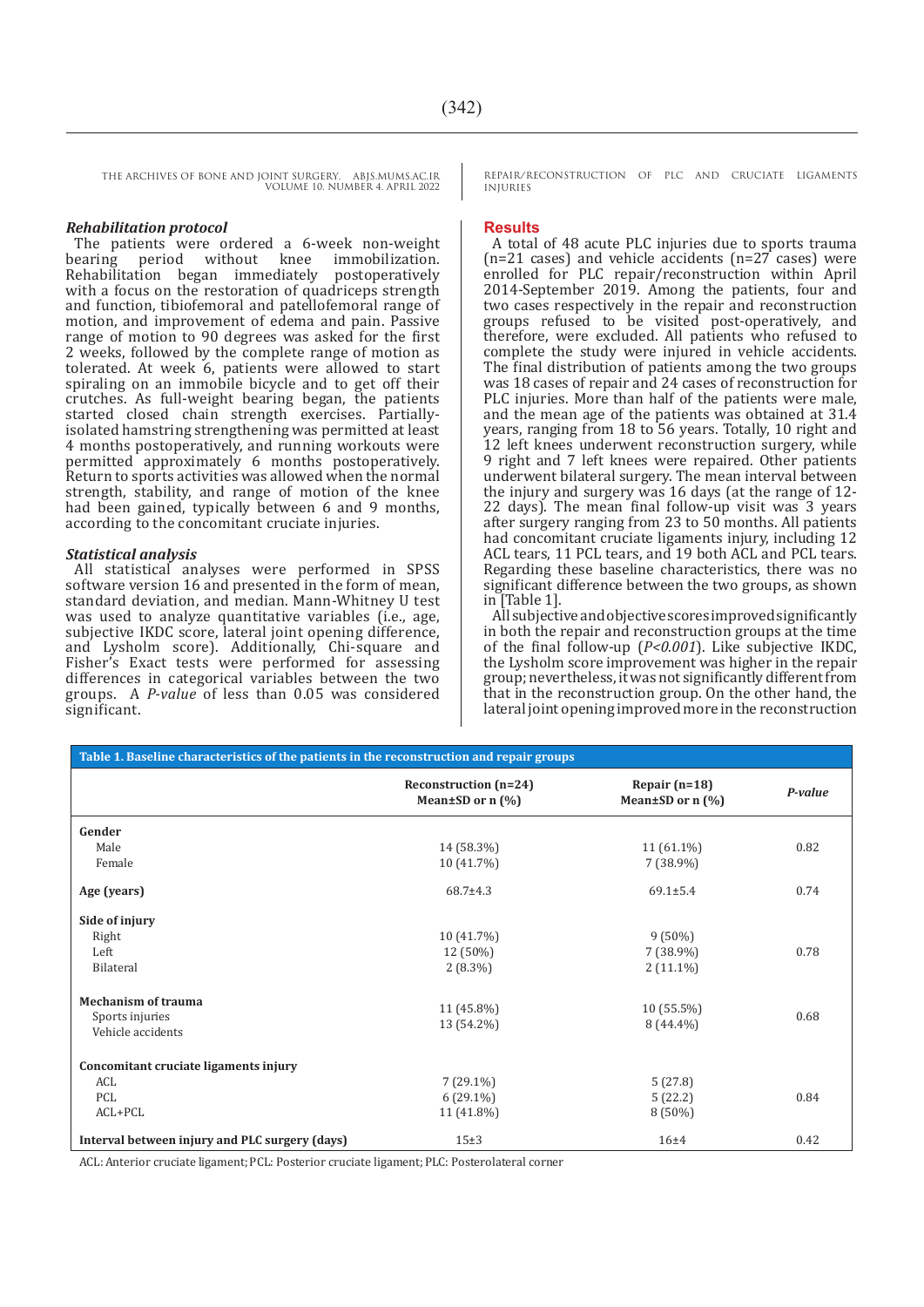A B

**Figure 3. A and B) Varus stress radiography at 20 degrees in the right and left knees with left LCL avulsion (arcuate sign), Gerdy tubercle, and popliteus tendon avulsion; C and D) One-year radiography after Gerdy tubercle, LCL, and popliteus tendon repair.**

group than in the repair group postoperatively, though not significantly [figures 3; 4]. Preoperative varus stress radiographs showed a significant difference in lateral joint opening of 5.4 mm between injured and intact knee (at the range of 5-7.5 mm), which improved significantly to 0.15 mm (ranging from -0.2 to 0.5 mm) at the final follow-up (*P<0.001*). [Table 2] tabulates the functional scores in detail. The IKDC objective score revealed no significant difference between the two groups, as shown

#### in [Table 3].

Despite the absence of postoperative complications in all patients, two patients in the reconstruction group had abnormal objective IKDC scores. We had two cases with a peroneal nerve injury in the reconstruction group pre-operatively. Both cases had normal continuity of the peroneal nerve during surgery and recovered until the last follow-up with acceptable scores postoperatively.



**Figure 4. A and B) Varus stress radiography at 20 degrees in the right and left knees with right PLC, ACL, and PCL injury; C and D) One-year radiography after PCL, ACL, and PLC reconstruction.**

REPAIR/RECONSTRUCTION OF PLC AND CRUCIATE LIGAMENTS INJURIES THE ARCHIVES OF BONE AND JOINT SURGERY. ABJS.MUMS.AC.IR VOLUME 10. NUMBER 4. APRIL 2022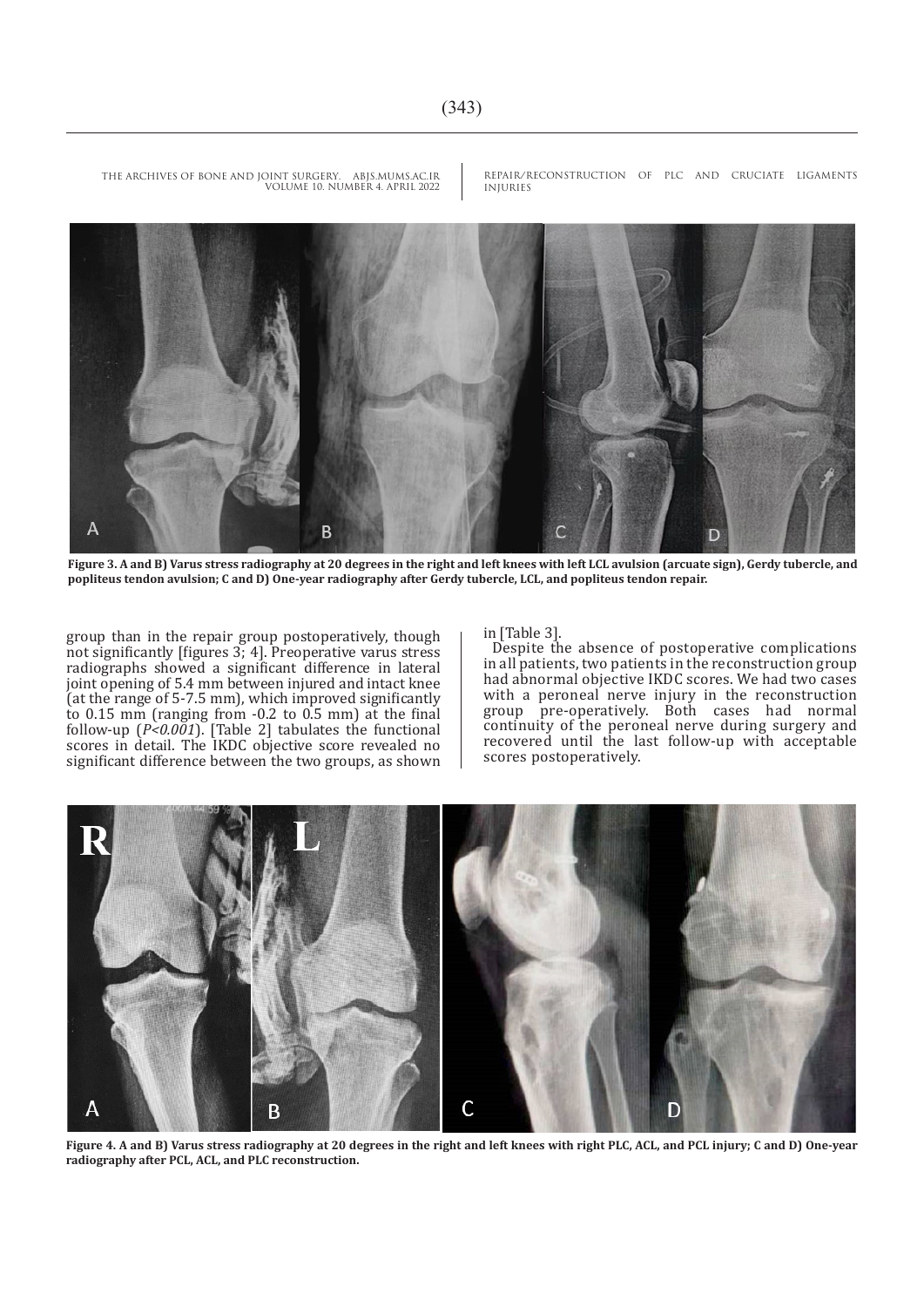REPAIR/RECONSTRUCTION OF PLC AND CRUCIATE LIGAMENTS INJURIES

| Table 2. Subjective knee stability scores and lateral joint opening difference |                           |                   |          |  |  |
|--------------------------------------------------------------------------------|---------------------------|-------------------|----------|--|--|
|                                                                                | Reconstruction<br>Mean±SD | Repair<br>Mean±SD | P-value  |  |  |
| <b>IKDC</b> score (Subjective)                                                 |                           |                   |          |  |  |
| Preoperative                                                                   | $65.6 \pm 7.4$            | $66.4 \pm 6.5$    | $0.65*$  |  |  |
| Postoperative                                                                  | $83.3+9.6$                | $87.3 + 4.4$      |          |  |  |
| Lysholm score                                                                  |                           |                   |          |  |  |
| Preoperative                                                                   | $59.8 \pm 5.5$            | $60.5 \pm 4.7$    | $0.70*$  |  |  |
| Postoperative                                                                  | $84.4 \pm 8.2$            | $88.2 \pm 4.1$    |          |  |  |
| Lateral joint opening difference (mm)                                          |                           |                   |          |  |  |
| Preoperative                                                                   | $4.6 \pm 0.1$             | 5±0.1             |          |  |  |
| Postoperative                                                                  |                           |                   | $0.02^*$ |  |  |
|                                                                                | $-0.2 \pm 0.1$            | $0.5 \pm 0.1$     |          |  |  |
| <b>Tegner score</b>                                                            |                           |                   |          |  |  |
| Preinjury                                                                      | $4.7 \pm 0.9$             | $6 + 2.2$         | $0.25^*$ |  |  |
| Postoperative                                                                  | $4.2 \pm 0.9$             | $5.6 \pm 2.5$     |          |  |  |

IKDC: International Knee Documentation Committee

| Table 3. Objective IKDC score pre- and post-operation |                |                               |                         |         |  |  |
|-------------------------------------------------------|----------------|-------------------------------|-------------------------|---------|--|--|
|                                                       |                | Reconstruction (n=24)<br>n(%) | Repair $(n=18)$<br>n(%) | P-value |  |  |
| <b>Final IKDC score</b><br>(Objective)                | Normal         | 14 (58.3%)                    | $11(61.1\%)$            | 0.55    |  |  |
|                                                       | Near normal    | 8 (33.3%)                     | $7(38.9\%)$             |         |  |  |
|                                                       | Abnormal       | $2(8.4\%)$                    | $0(0\%)$                |         |  |  |
|                                                       | Sever abnormal | $0(0\%)$                      | $0(0\%)$                |         |  |  |

IKDC: International Knee Documentation Committee

#### **Discussion**

We found a significant improvement of subjective and objective knee scores after the acute repair of the PLC avulsion injuries and acute reconstruction for midsubstance tears in the mid-term follow-up. Surgical treatment for PLC injuries was scheduled within 3 weeks of injury. As all patients had concomitant cruciate ligaments injury, delayed ACL and/or PCL reconstruction was conducted 2-3 months later when pain and swelling were relieved and patients had full passive knee range of motion. The findings of our study demonstrated that acute intervention within 3 weeks of PLC injuries, even repair in accurately-selected cases with the delayed reconstruction of cruciate ligaments, resulted in favorable outcomes.

Although the complex anatomy of PLC has now been well defined (3, 8, 9), PLC injuries have been challenging for orthopedic surgeons in terms of evaluation and treatment. There is no consensus about the optimal time and plan of intervention-repair versus reconstruction. Previous reports support that acute treatment within 3 weeks of injury has led to enhanced results, though similar results have been observed for the treatment of chronic cases after 3 weeks (10-12). The findings of some studies agree with the hypothesis that early intervention in PLC injuries, whether repair or reconstruction, within the acute phase, can result in less knee stiffness, and patients would be able to return earlier to their preinjury activity level, whereas some others are in favor of the delayed intervention (13-15).

Previous studies regarding PLC injury mostly recommend reconstruction, as repaired cases had higher failure rates. The results of studies comparing the repair and reconstruction of PLC injuries indicate a failure rate of 37-40% for PLC repair versus 6-9% for reconstruction  $(11, 14, 16)$ . In early reports, the reconstruction of most concomitant cruciate ligament injuries was performed at the same time as PLC reconstruction, however, in a staged fashion when decided to repair the PLC injuries. Nonetheless, it is hypothesized that delayed ACL and/or PCL reconstruction accounts for higher rates of failure in PLC repair groups. Later evidence has revealed that despite previous poor outcomes for repairs, suitable case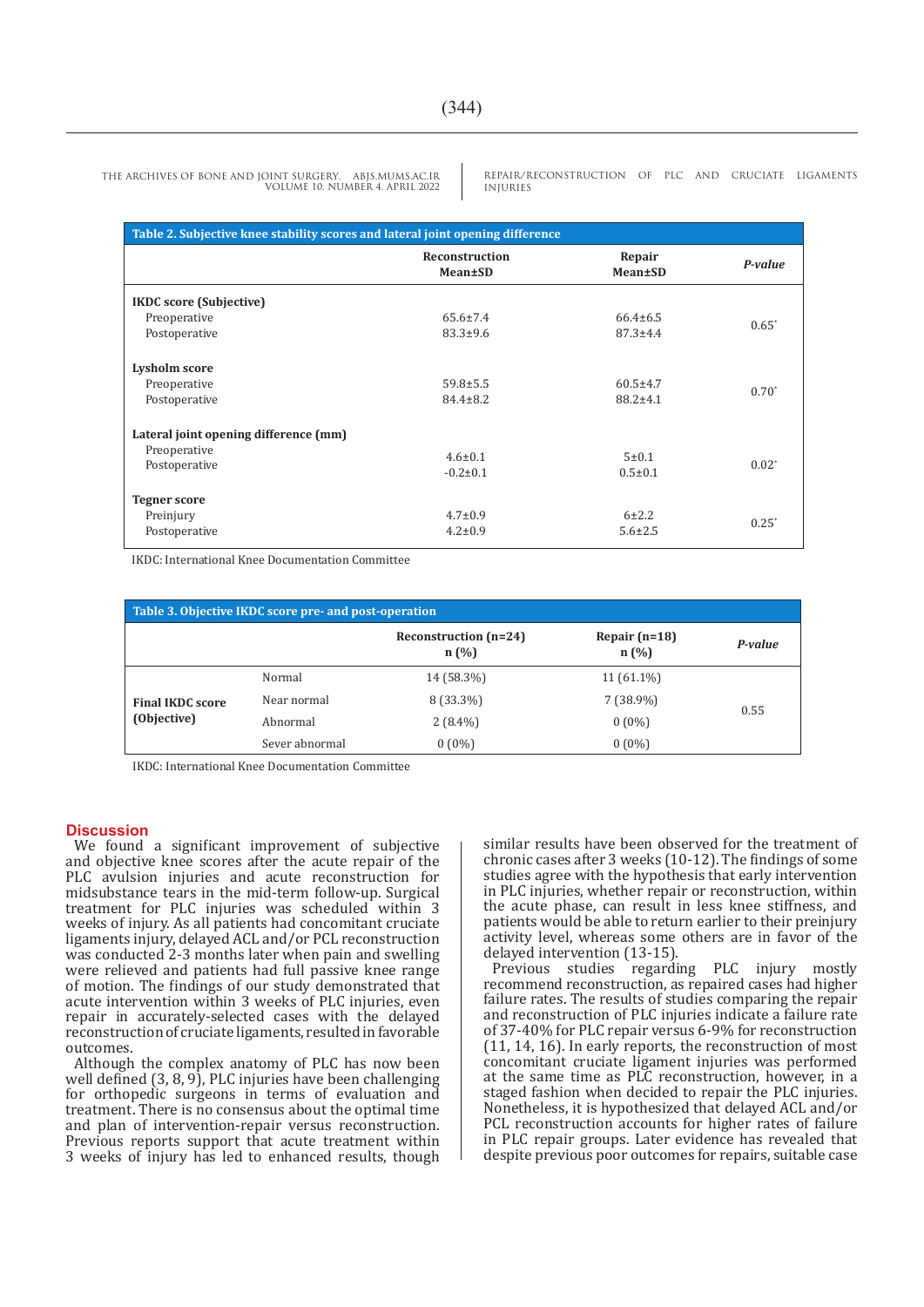selection can help to achieve good and even better results than reconstructive interventions. In our study, 15 out of 18 patients in the repair group and 20 out of 24 patients in the reconstruction group, based on Tegner score, returned to their preinjury functional level. According to this hypothesis, PLC peeling off or bony avulsion injuries affecting the insertion of the PLC structures were scheduled for repair, while midsubstance tears were candidates for performing reconstruction surgery.

Different reconstructive techniques, including Larsen and La Prade, have been introduced for acute and chronic cases of posterolateral instability. La Prade et al. evaluated the outcomes of 30 cases of isolated and combined PLC injuries, repaired avulsion injuries, and reconstructed mid-substance ruptures. They and reconstructed mid-substance ruptures. They<br>also conducted simultaneous cruciate ligaments also conducted simultaneous cruciate ligaments reconstructions in relevant cases (17). We conducted La Prade's reconstruction method with some modifications. In this regard, all three anatomical parts of PLC were reconstructed to have a more stabilized knee. In our technique, rather than a routine large longitudinal incision in the lateral side of the knees, we made two minimal incisions that resulted in fewer scar tissues, adhesions, and damage to the soft tissues. Geeslin et al. reported an average of a 6.2-mm difference in varus stress opening preoperatively, reduced to 0.1 mm at the final follow-up. In addition, they found no failure among their nine repaired PLC cases. However, the lateral compartment opening difference in the mentioned study was not as well as our final follow-up, and there was no statistically significant difference between the repair and reconstruction groups (18).

One of our study limitations was the lack of isolated PLC injury, which made us report the outcomes of PLC repair/reconstruction with concomitant ACL/PCL reconstruction. Moreover, since there was no evidence of failure in each group at the time of final follow-up, we were limited in comparing the failure rate between repair and reconstruction of PLC injuries. This limitation can be attributed to the small sample size in the current study. We had one surgical algorithm, according to which we reconstructed cruciate ligaments after 2-3 months of the primary PLC repair/reconstruction. Because of REPAIR/RECONSTRUCTION OF PLC AND CRUCIATE LIGAMENTS INJURIES

this constant approach, the findings of the study cannot be employed to compare the results of concurrentlyreconstructed cruciate ligaments with staged ones.

The outcomes of the acute intervention, whether repair or reconstruction, would be in close relation with the appropriate case selection for each method. In combined injuries, acute repair/reconstruction for PLC and staged cruciate ligament reconstruction would have favorable outcomes.

#### **Acknowledgements**

The authors wish to thank Shahid Beheshti University of Medical Sciences Research Deputy and all patients for their cooperation.

*Conflicts of interest:* The authors declare that there is no conflict of interest.

*Ethical considerations:* The study protocol was reviewed and approved by the Ethics Committee of Shahid Beheshti University of Medical Ssciences. Additionally, written informed consent was obtained from all patients at the baseline.

Mohammadreza Minator Sajjadi MD<sup>1</sup> Sohrab Keyhani MD<sup>1</sup> Morteza Kazemi MD<sup>2</sup> Mohamad Movahedinia MD-MPH2 Seyyed-Mohsen Hosseininejad MD2,3 Reza Noktehsanj MD2, 4

1 Clinical Research Development Unit of Taleghani Hospital, Shahid Beheshti University of Medical Sciences, Tehran, Iran

2 Bone Joint and Related Tissues Research Center, Akhtar Orthopedic Hospital, Shahid Beheshti University of Medical Sciences, Tehran, Iran

3 Joint, Bone, Connective Tissue Rheumatology Research Center (JBCRC), Golestan University of Medical Sciences, Gorgan, Iran

4 Department of Surgery and Orthopedics, Ardabil University of Medical Sciences, Ardabil, Iran

### **References**

- 1. Wascher DC, Grauer JD, Markoff KL. Biceps tendon tenodesis for posterolateral instability of the knee: an in vitro study. The American Journal of Sports Medicine. 1993;21(3):400-6.
- 2. Yang BS, Bae WH, Ha JK, Lee DW, Jang HW, Kim JG. Posterolateral corner reconstruction using the single fibular sling method for posterolateral rotatory instability of the knee. The American journal of sports medicine. 2013;41(7):1605-12.
- 3. Seebacher J, Inglis A, Marshall J, Warren R. The

structure of the posterolateral aspect of the knee. JBJS. 1982;64(4):536-41.

- 4. Baker JR CL, Norwood LA, Hughston JC. Acute combined posterior cruciate and posterolateral instability of the knee. The American Journal of Sports Medicine. 1984;12(3):204-8.
- 5. LaPrade RF, Hamilton CD, Engebretsen L. Treatment or acute and chronic combined anterior cruciate<br>ligament and posterolateral knee ligament ligament and posterolateral knee ligament injuries. Sports Medicine and Arthroscopy Review.